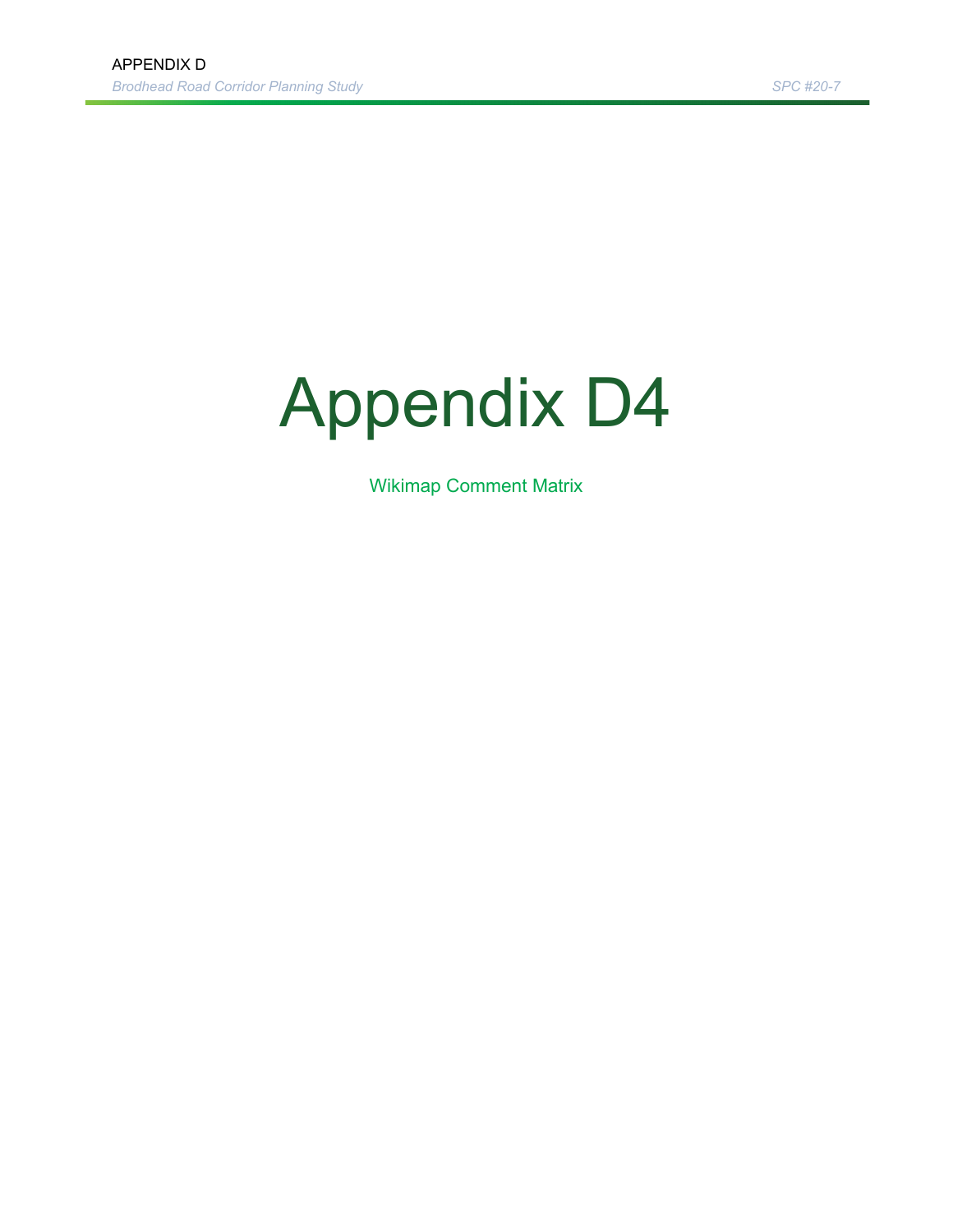| ID             | Intersection                            | <b>Vehicle Traffic Concern</b>                                            | Ped/Bike Concern             | Land Use/Dev't                  | <b>Transit</b>                  | <b>Other</b>                     |
|----------------|-----------------------------------------|---------------------------------------------------------------------------|------------------------------|---------------------------------|---------------------------------|----------------------------------|
| $\overline{1}$ | Old Brodhead Road                       |                                                                           |                              |                                 | . Need BCTA Access to Penn      |                                  |
|                |                                         |                                                                           |                              |                                 | State Beaver Campus to serve    |                                  |
|                |                                         |                                                                           |                              |                                 | commuter students               |                                  |
|                | <b>Wagner Road</b>                      |                                                                           |                              |                                 |                                 |                                  |
| R.             | Short Street/Milne Drive                |                                                                           |                              | · Major commercial corridor     |                                 |                                  |
|                |                                         |                                                                           |                              | on west side of Route 18        |                                 |                                  |
|                |                                         |                                                                           |                              | between Wagner Drive and        |                                 |                                  |
|                |                                         |                                                                           |                              |                                 |                                 |                                  |
|                |                                         |                                                                           |                              | the intersection with Old       |                                 |                                  |
|                | <b>Center Commons Boulevard</b>         |                                                                           |                              | Brodhead Road.                  |                                 |                                  |
|                |                                         |                                                                           |                              |                                 |                                 |                                  |
|                | Beaver Valley Mall Drive/Golfview Drive |                                                                           | Pedestrians and bicyclists   |                                 |                                 |                                  |
|                |                                         |                                                                           | use both sides of the road   |                                 |                                 |                                  |
|                | Frankfort Road                          | • Consider reconfiguring turn lanes to avoid aggressive driving           |                              | · Potential Sheetz (in front of |                                 |                                  |
|                |                                         | . The 4-way split phase traffic signal and southbound lane drop after     |                              | old Toys R Us)                  |                                 |                                  |
|                |                                         | the signal cause aggressive driving.                                      |                              | · Major commercial corridor     |                                 |                                  |
|                |                                         | . Consider making the inside SB lane a left-turn only, and the outside SB |                              | on west side of Route 18        |                                 |                                  |
|                |                                         | lane a through only                                                       |                              | between Old Brodhead Road       |                                 |                                  |
|                |                                         |                                                                           |                              | and Wagner Drive.               |                                 |                                  |
|                |                                         |                                                                           |                              |                                 |                                 |                                  |
|                |                                         |                                                                           |                              |                                 |                                 |                                  |
|                | North Branch Road                       | • Intersection conflicts / multiple legs / sight-distance                 | Pedestrians and bicyclists   |                                 | · Dangerous transit stops,      | North Branch is a shortcut       |
|                |                                         | Curve before Simon Field heading south: Vertical / Horizontal Sight-      | use both sides of the road   |                                 | where stops intersect           | route                            |
|                |                                         | Distance                                                                  |                              |                                 | residential areas, early        |                                  |
|                |                                         |                                                                           |                              |                                 | morning, evening. Need bus      |                                  |
|                |                                         |                                                                           |                              |                                 | pullover areas along Brodhead   |                                  |
|                |                                         |                                                                           |                              |                                 | to eliminate illegal passing of |                                  |
|                |                                         |                                                                           |                              |                                 | buses.                          |                                  |
| 8              | <b>Baker Road Ext</b>                   | . Baker Road - Access, parking, turn lane needs, and ROW conflicts;       |                              |                                 |                                 |                                  |
|                |                                         | improvements needed for commercial buildings, subway, etc.                |                              |                                 |                                 |                                  |
|                |                                         | . Heavy student and bus traffic at intersection during morning and        |                              |                                 |                                 |                                  |
|                |                                         | afternoon school arrival and departures. (x2)                             |                              |                                 |                                 |                                  |
|                |                                         | · Difficult to make any turns from Christy onto Brodhead.                 |                              |                                 |                                 |                                  |
|                |                                         |                                                                           |                              |                                 |                                 |                                  |
|                |                                         |                                                                           |                              |                                 |                                 |                                  |
| 9              | <b>Community College Drive</b>          |                                                                           | · Need better access for     |                                 | · Pressure point for school     |                                  |
|                |                                         |                                                                           | people to walk from Brodhead |                                 | buses, Vo-tech 14 school        |                                  |
|                |                                         |                                                                           | Road to CCBC                 |                                 | buses twice a day.              |                                  |
| 10             | Sherwood Drive                          |                                                                           |                              |                                 |                                 |                                  |
| 11             | Center Grange Road                      | Center Grange Rd used as a large collector east-west in the area          |                              |                                 |                                 | · PennDOT Traffic Signal         |
|                |                                         |                                                                           |                              |                                 |                                 | warrant study completed/met      |
|                |                                         |                                                                           |                              |                                 |                                 | within past year.                |
|                |                                         |                                                                           |                              |                                 |                                 |                                  |
| 12             | Main Street                             |                                                                           |                              |                                 |                                 |                                  |
| 13             | <b>Shaffer Drive</b>                    |                                                                           |                              | • Shaffer Road is a collector   |                                 | · Sight distance is poor turning |
|                |                                         |                                                                           |                              | road that connects residential  |                                 | left from E Shaffer Rd           |
|                |                                         |                                                                           |                              | developments to Brodhead        |                                 |                                  |
|                |                                         |                                                                           |                              | Road.                           |                                 |                                  |
|                |                                         |                                                                           |                              |                                 |                                 |                                  |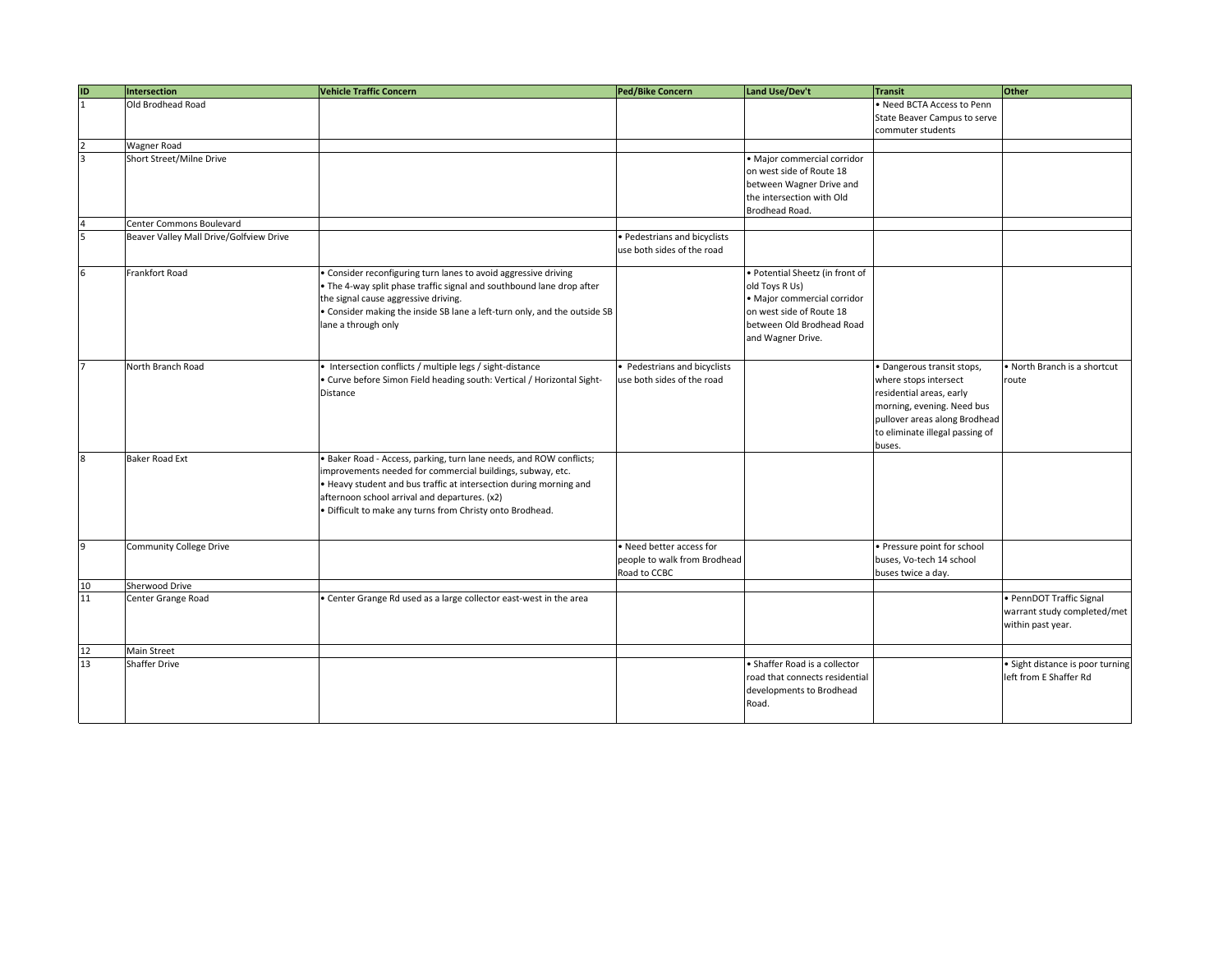| ID | <b>Intersection</b>           | <b>Vehicle Traffic Concern</b>                                                                                                                                                                                                                                                                                                                                                                                                                                                                                                                                                                                                                                                                                                                                                                                                                                                                                                                                                                                                                                                                                                                                                                                                                                                                                                                                                                                                                                                                                                 | <b>Ped/Bike Concern</b>                                                                                                                                                                                                        | Land Use/Dev't                                                        | <b>Transit</b>                                                                     | Other                                                                                    |
|----|-------------------------------|--------------------------------------------------------------------------------------------------------------------------------------------------------------------------------------------------------------------------------------------------------------------------------------------------------------------------------------------------------------------------------------------------------------------------------------------------------------------------------------------------------------------------------------------------------------------------------------------------------------------------------------------------------------------------------------------------------------------------------------------------------------------------------------------------------------------------------------------------------------------------------------------------------------------------------------------------------------------------------------------------------------------------------------------------------------------------------------------------------------------------------------------------------------------------------------------------------------------------------------------------------------------------------------------------------------------------------------------------------------------------------------------------------------------------------------------------------------------------------------------------------------------------------|--------------------------------------------------------------------------------------------------------------------------------------------------------------------------------------------------------------------------------|-----------------------------------------------------------------------|------------------------------------------------------------------------------------|------------------------------------------------------------------------------------------|
| 14 | Pleasant Drive                | <b>EB Pleasant Drive queue reference</b><br>· Safety concern; wide intersection area. EB Pleasant Dr (left-turns) =<br>difficult to judge approach speeds; difficult sight-lines; easy to misjudge.<br>Queuing to/beyond Center Exit Tire<br>· Possible new connection from I-376 to SR 51, alleviating truck and<br>vehicle traffic on Brodhead Rd<br>· Traffic light needed here, I've seen several accidents as vehicles turn<br>left onto and off of Pleasant Drive. This is about the furthest from Rt 51<br>that Brodhead gets. Not a good idea to make it an alternate for that.<br>Also, the rest of Pleasant Drive is quite meandering, residential and<br>hilly. Not a good place to move traffic to. (X2)<br>. A heavily trafficked intersection, particularly during rush hour.<br>Numerous accidents have occurred at this location, and they are<br>generally severe. Traffic Controls are needed.<br>. Heading south: Ridgeview Drive gets a lot of traffic, and it happens at<br>the bottom of a small dip which means that vehicles getting on or those<br>slowing down to make a left turn meet traffic that has accelerated as it<br>is coasting to the bottom of the hill. A left turn lane or other widening<br>would help avoid near accidents in this area.<br>· Heading south: Increased speeding along non-congested sections of<br>corridor.<br>· Heading south: Orchard side street can be busy; intersection visibility<br>(from mainline) and sight-distance (from side-street) can be difficult. |                                                                                                                                                                                                                                | · New AGH surgery center for<br>hands/wrists/shoulders (SW<br>corner) | . A lot of pressure when on<br>Pleasant Drive, hard to make a<br>left              |                                                                                          |
| 15 | Chapel Road                   | · Side-street turn difficulties; skewed approach; sight-distance<br>constraints; difficult gaps versus mainline travel speeds.                                                                                                                                                                                                                                                                                                                                                                                                                                                                                                                                                                                                                                                                                                                                                                                                                                                                                                                                                                                                                                                                                                                                                                                                                                                                                                                                                                                                 | · Stretch of road (north of<br>Chapel) has no sidewalks and<br>school bus stops are usually on<br>the side with the narrower<br>breakdown lane, unless other<br>arrangements are made.                                         |                                                                       |                                                                                    |                                                                                          |
| 16 | Mill Street/Kennedy Boulevard | . Entrance/exit to the CVS plaza parking lot onto Brodhead is too close<br>to the traffic light. People trying to enter or exit may have to cross two<br>lanes of traffic when the light is backed up. People also attempt to avoid<br>the light going from Kennedy to 376 and whip through this parking lot.<br>Entrance/Exit from parking lot onto Mill Street is also too close to the<br>traffic light.<br>. Heavy truck traffic crossing Brodhead to reach 376 - coming from<br>Aliquippa riverfront industrial properties.<br>. Large trucks cause back-ups at the lights because they take up a lot<br>more space in the lane others can't make turns into the right merge<br>areas, and they are slow to start up again when the light turns green.                                                                                                                                                                                                                                                                                                                                                                                                                                                                                                                                                                                                                                                                                                                                                                    |                                                                                                                                                                                                                                | . New O'Reilly's Auto Parts at<br>Admiral                             | · BCTA would like bus pull off<br>in this area (approaching<br>Kennedy from north) |                                                                                          |
| 17 | Sheffield Road                | · Congestion.<br>· Heading south from Sheffield: General area congestion; access<br>difficulties; queuing; open access directly onto Brodhead.                                                                                                                                                                                                                                                                                                                                                                                                                                                                                                                                                                                                                                                                                                                                                                                                                                                                                                                                                                                                                                                                                                                                                                                                                                                                                                                                                                                 | · Pedestrian and transit stop<br>access at the Sheffield Rd<br>intersection is difficult, with<br>stops and push-buttons<br>seemingly too close to the<br>travel lanes. (photo)<br>· a lot of students walk along<br>Sheffield |                                                                       |                                                                                    | · Busy area; access issues<br>in/out; progression issues<br>between Sheffield & Kennedy. |
| 18 | Kane Road                     | · Safety concerns; multiple access points/driveways and related<br>potential conflicts. Difficult to assess where vehicles are turning (which<br>driveway).<br>• Short-cut route to get around Five Points                                                                                                                                                                                                                                                                                                                                                                                                                                                                                                                                                                                                                                                                                                                                                                                                                                                                                                                                                                                                                                                                                                                                                                                                                                                                                                                     |                                                                                                                                                                                                                                |                                                                       |                                                                                    |                                                                                          |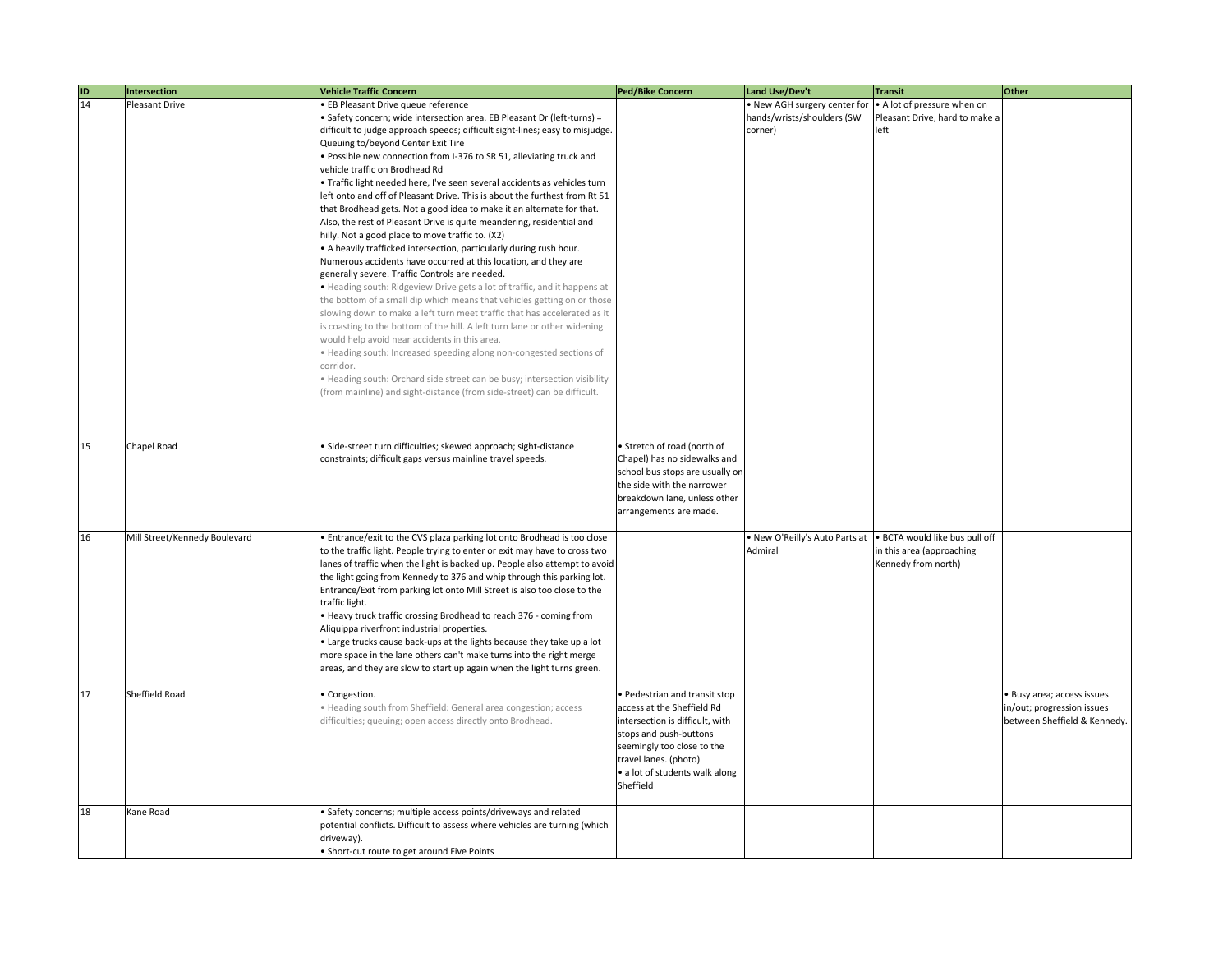| $\frac{1}{19}$ | <b>Intersection</b> | <b>Vehicle Traffic Concern</b>                                          | <b>Ped/Bike Concern</b>         | Land Use/Dev't               | <b>Transit</b>                  | Other                          |
|----------------|---------------------|-------------------------------------------------------------------------|---------------------------------|------------------------------|---------------------------------|--------------------------------|
|                | 20th Street         | · Difficult to turn from 20th St onto SB Brodhead Rd due sight distance | · Heading south - At            |                              | Heading south - At              |                                |
|                |                     | and speed                                                               | Woodbine, AM/PM crossing        |                              | Woodbine, Bus stop, drivers     |                                |
|                |                     | Downgrade, curvature can increase speeds. Potential winter travel       | guard; blind intersection;      |                              | have a hard time seeing         |                                |
|                |                     | ssues.                                                                  | school bus stop                 |                              | students here.                  |                                |
|                |                     | Recent fatal traffic crash in this area                                 |                                 |                              |                                 |                                |
|                |                     | Heading south: Multiple accidents over the last few years, speeding is  |                                 |                              |                                 |                                |
|                |                     | a big factor                                                            |                                 |                              |                                 |                                |
|                |                     | Heading south: Across from Crestmont Shopping Center Open access;       |                                 |                              |                                 |                                |
|                |                     | parking pulls in/out directly to Brodhead.                              |                                 |                              |                                 |                                |
| 20             | Laird Avenue        | · Clark is a Cut-through to Aliquippa.                                  | · Lots of vehicular traffic     |                              | Pressure point during arrival   |                                |
|                |                     | · When large events happen at high school, traffic clogs up on side     | moving fast, and children from  |                              | and school dismissal.           |                                |
|                |                     | streets, leading to frustration and people darting into traffic -       | schools are crossing, making    |                              |                                 |                                |
|                |                     | exacerbated by poor sight distance                                      | this very unsafe                |                              |                                 |                                |
|                |                     | · School speed limit zones are not followed                             | Crossing guard is present       |                              |                                 |                                |
|                |                     | Laird Used as a cut-through to avoid congestion on Brodhead Rd to       | during school pick up/drop off  |                              |                                 |                                |
|                |                     | ead to I-376                                                            | Pedestrians use Laird to        |                              |                                 |                                |
|                |                     |                                                                         | access the park                 |                              |                                 |                                |
|                |                     |                                                                         | Laird is a dangerous road to    |                              |                                 |                                |
|                |                     |                                                                         | bike or walk on. It is a        |                              |                                 |                                |
|                |                     |                                                                         | Hopewell Township road.         |                              |                                 |                                |
|                |                     |                                                                         | Pulling out can be dangerous    |                              |                                 |                                |
|                |                     |                                                                         | since it is so close to other   |                              |                                 |                                |
|                |                     |                                                                         | entrances/exits to Brodhead.    |                              |                                 |                                |
|                |                     |                                                                         |                                 |                              |                                 |                                |
|                |                     |                                                                         |                                 |                              |                                 |                                |
| 21             | Longvue Avenue      | . Heavy student and bus traffic during morning and afternoon arrival    | Crossing guard is present       | · Heading south: Clairmont   | • A lot of congestion           | · Heading south: Stormwater    |
|                |                     | and departures, Friday home football games.                             | during school pick up/drop off, | Manor Subdivision 92 New     | • Heading south: Vertical sight | concern at Shop Cnt. Rd. at BP |
|                |                     | . Very congested area in the afternoon                                  | they will occasionally help     | Homes with Sight Distance    | distance around Park Ave is a   | Station & Brodhead Rd., also   |
|                |                     | · Heading south: Generally congested area w/ multiple access points,    | buses get out of side streets   | Concern from Tee Line Dr. to | problem, lots of driveways and  | at McKinley Ave, Wilson Ave,   |
|                |                     | development areas, school access - safety & congestion area.            | Pedestrians and bicycles use    | Brodhead Rd.                 | side streets, plus buses        | Robin and Creese               |
|                |                     | · Heading south: Driveway at Big Shot Bob's Needs better identified     | both sides of the road in this  | · Heading south: Former HAP  | · Heading south: Difficult for  |                                |
|                |                     | entrance/exit.                                                          | area                            | 5 Pts. School for sale on    | buses coming in and out of      |                                |
|                |                     | Heading south: Can be dangerous to pull out of side streets and         | Heading south: Safe             | School St. Possible Nursing  | Tee Line Drive on to            |                                |
|                |                     | shopping centers, lots of crashes                                       | pedestrian and bike access to   | Home.                        | Brodhead.                       |                                |
|                |                     | Heading south: School Zone signs revoked / PA DOT                       | cross the road to get to        |                              |                                 |                                |
|                |                     | · Heading south: Sight distance concern of south bound vehicles from    | (Bruster's) needed here!        |                              |                                 |                                |
|                |                     | Harding Ave.                                                            | Heading south: Pedestrian       |                              |                                 |                                |
|                |                     | Heading south: A number of accidents occur near Mount Olivet            | and bicycling safety along the  |                              |                                 |                                |
|                |                     | Cemetery.                                                               | corridor - may be safer and     |                              |                                 |                                |
|                |                     | Heading south: Miller Lane site distance concern.                       | faster to drive from business   |                              |                                 |                                |
|                |                     | · Heading south: Sight distance throughout the corridor - tough to pull | to business                     |                              |                                 |                                |
|                |                     | out of driveways and side streets                                       |                                 |                              |                                 |                                |
|                |                     | Open parking/lot access to Brodhead at Harold's Inn                     |                                 |                              |                                 |                                |
|                |                     |                                                                         |                                 |                              |                                 |                                |